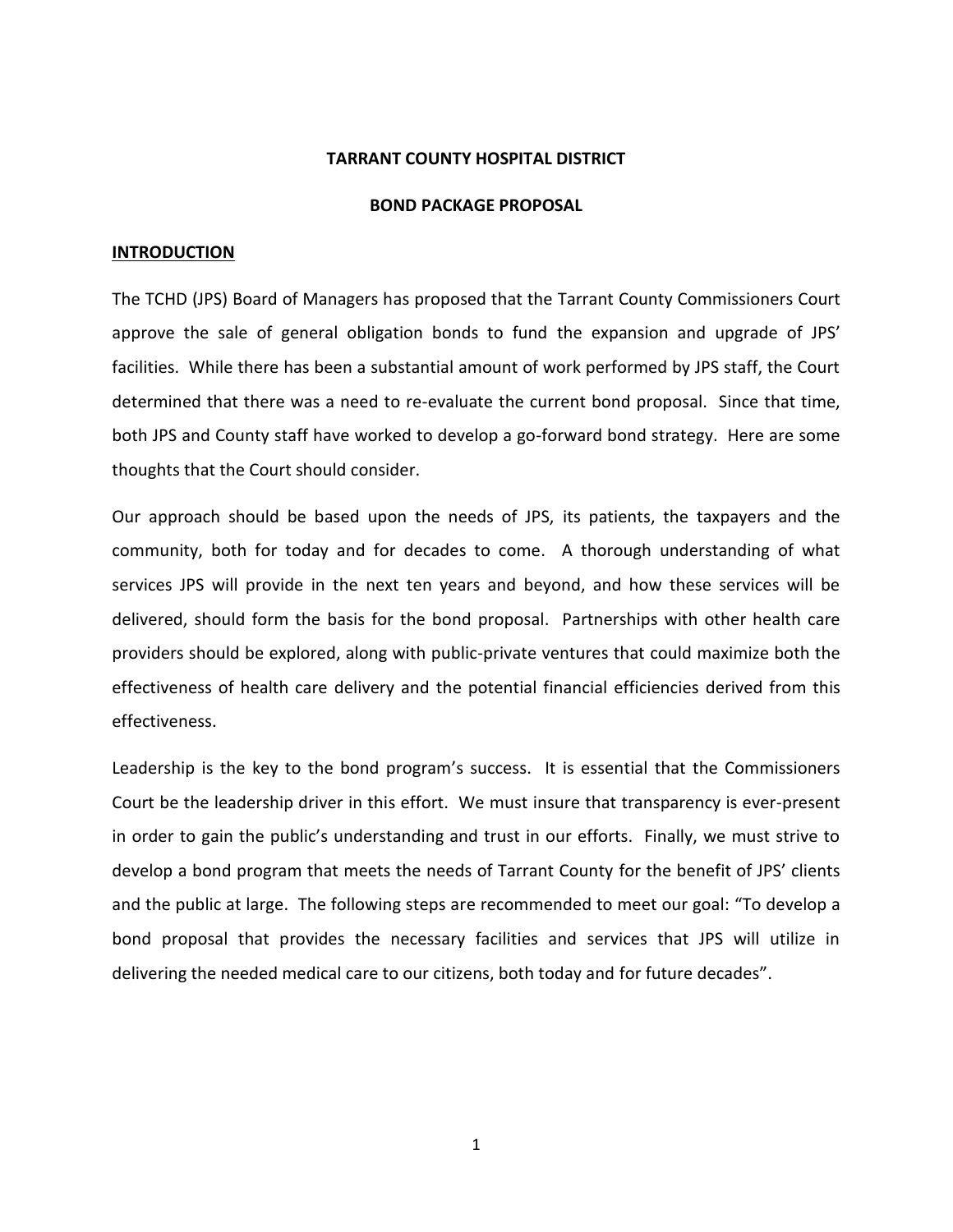# **STEP 1**

The Commissioners Court should engage a nationally recognized outside consulting firm to:

- Analyze future health care in Tarrant County and the role that JPS will play in the delivery of that care. The question to be asked is: What will JPS look like, and what services will it provide, in 10 years and beyond?
- Review the work that JPS has already done in preparing for the proposed bond program and determine if its definition of our future needs and the delivery of medical services are aligned.
- Conduct public meetings to receive input from JPS officials, healthcare providers and the general public to gain a thorough understanding of our community's perceived needs.
- Prepare a report for the Commissioners Court on the findings of its efforts.

# **STEP 2**

The Commissioners Court should establish a Citizen's Blue Ribbon Committee to review JPS' current and future needs. The Committee's meetings will be public meetings.

- The Committee should consist of eleven members two appointed by each of the Court members and one appointed by the Court as a whole, who shall serve as Chair of the Committee.
- The Court should identify two court members to serve as liaisons to the Committee. The liaisons will be responsible for keeping the Court informed as to the Committee's progress.
- The Board of Managers should also appoint two board members to serve as liaisons to the Committee. These liaisons will be responsible for keeping the Board informed as to the Committee's progress.
- The Committee should be charged with evaluating information generated in Steps 1, 3 and 4 (as outlined and recommended in this document), and make recommendations to the Commissioners Court and the JPS Board of Managers.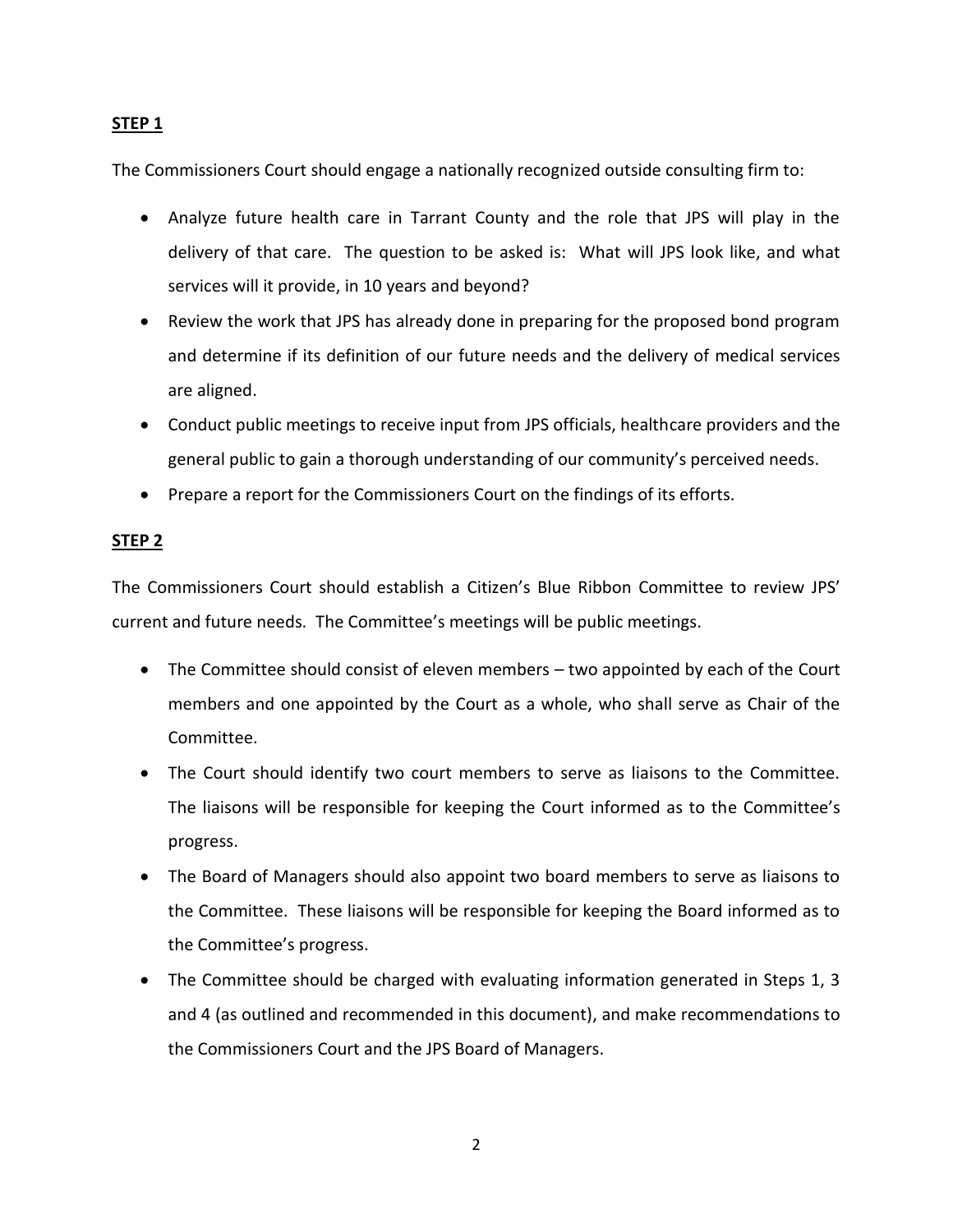# **STEP 3**

The Commissioners Court should engage an outside third party to evaluate JPS' current facilities to determine their functional usefulness.

- Evaluate the cost of renovations and status of existing equipment functionality.
- Analyze the validity of using existing facilities to meet the current and future needs of JPS.
- Prepare a report to be presented to the Citizen's Blue Ribbon Committee and the Commissioners Court to assist in their determination of JPS' future needs.

## **STEP 4**

The Commissioners Court should then engage an outside third party to combine the information/outcomes within Steps 1-3 into a comprehensive JPS Strategic Master Plan and Facility Master Plan that will serve as the basis of the proposed bond program and future services at JPS. The Plans shall be presented to the Citizen's Blue Ribbon Committee, the JPS Board of Managers and the Commissioners Court.

### **TRANSPARENCY**

It is critically important that this process be conducted in a manner that provides transparency to the Tarrant County public. In order to accomplish this, the following is recommended:

- The Citizen's Blue Ribbon Committee's meetings should be held in a public place with adequate notice to encourage the public to attend. These meetings should be digitally recorded.
- All reports should become public documents and available for review in a timely manner.
- An interactive website should be developed where meetings can be viewed and documents can be accessed.
- Public comments should be encouraged.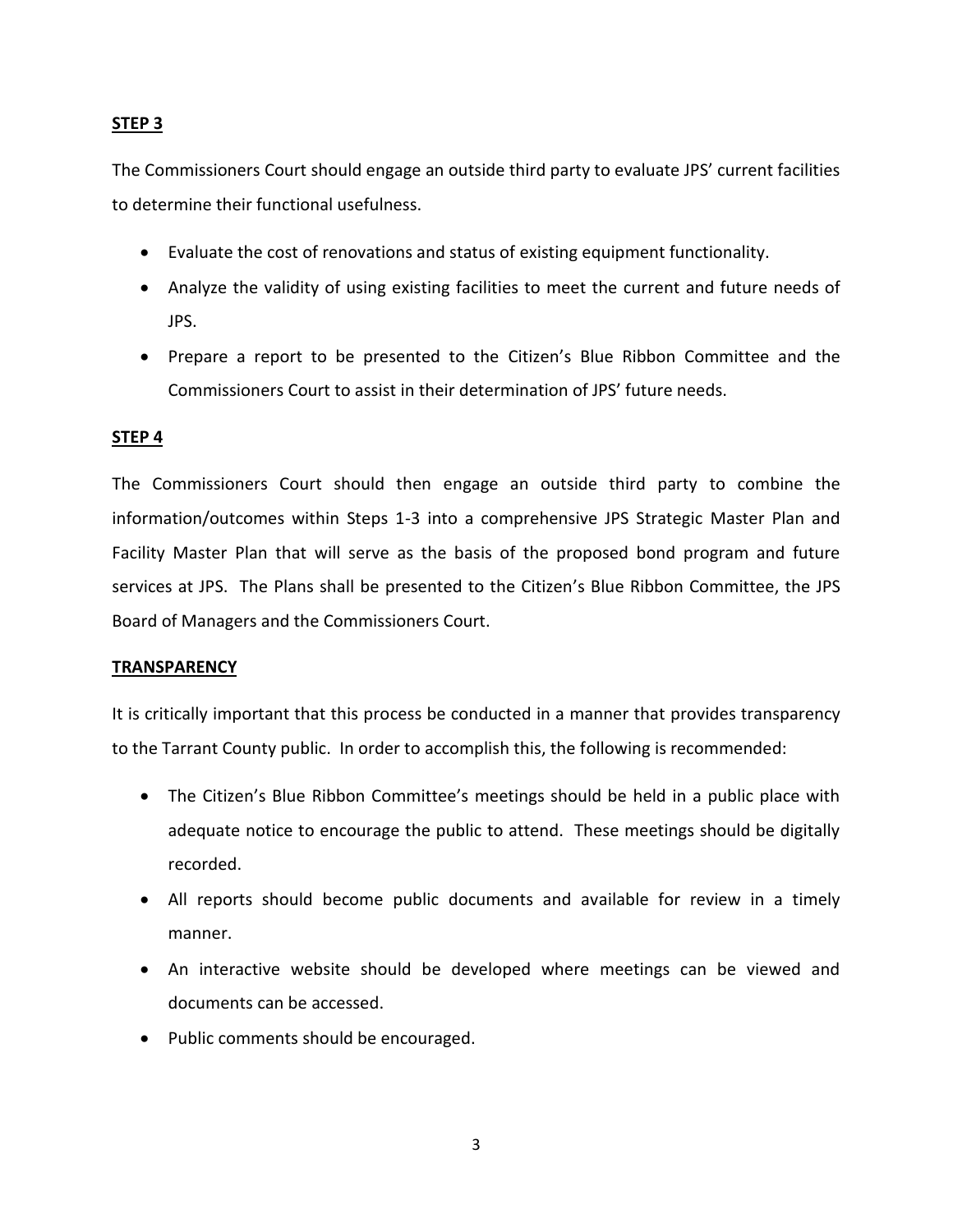### **PROGRAM FUNDING**

The Citizen's Blue Ribbon Committee, after completing its initial review of information, should consider potential funding sources for the building program. At a minimum, the Committee should consider and recommend funding from existing JPS revenues, private contributions and bond proceeds. Additionally, public-private partnerships should be analyzed to identify realistic opportunities to collaborate with the private sector.

Debt strategies should be developed that will maintain the existing tax rate while providing the necessary funds to finance the bond program. These strategies should include realistic recommendations and contingency recommendations to create a comprehensive financing plan.

#### **JPS BOARD OF MANAGERS AND EXECUTIVE LEADERSHIP**

The JPS Board of Managers and Executive Leadership shall provide input and perspective during all stages of the process. Their professional insights will enhance the process and be requested throughout the process.

#### **CONCLUSION**

JPS is at a crossroads in the development of facilities to meet the County's rapidly growing health care needs. The last JPS bond package was in 1985. Our current facilities must be thoroughly evaluated to determine if they can meet our current and future needs. We have laid out a strategy that will address this issue. The strategy calls for an analysis of future health care delivery mechanisms, the evaluation of current facilities and the development of a comprehensive master plan, a facilities master plan and a comprehensive financing plan. In order to obtain citizen input and ownership of these efforts, transparency must be everpresent.

Just as important, executive leadership is essential in reaching success in our efforts. The Commissioners Court must provide strong leadership. We must work in partnership with each

4